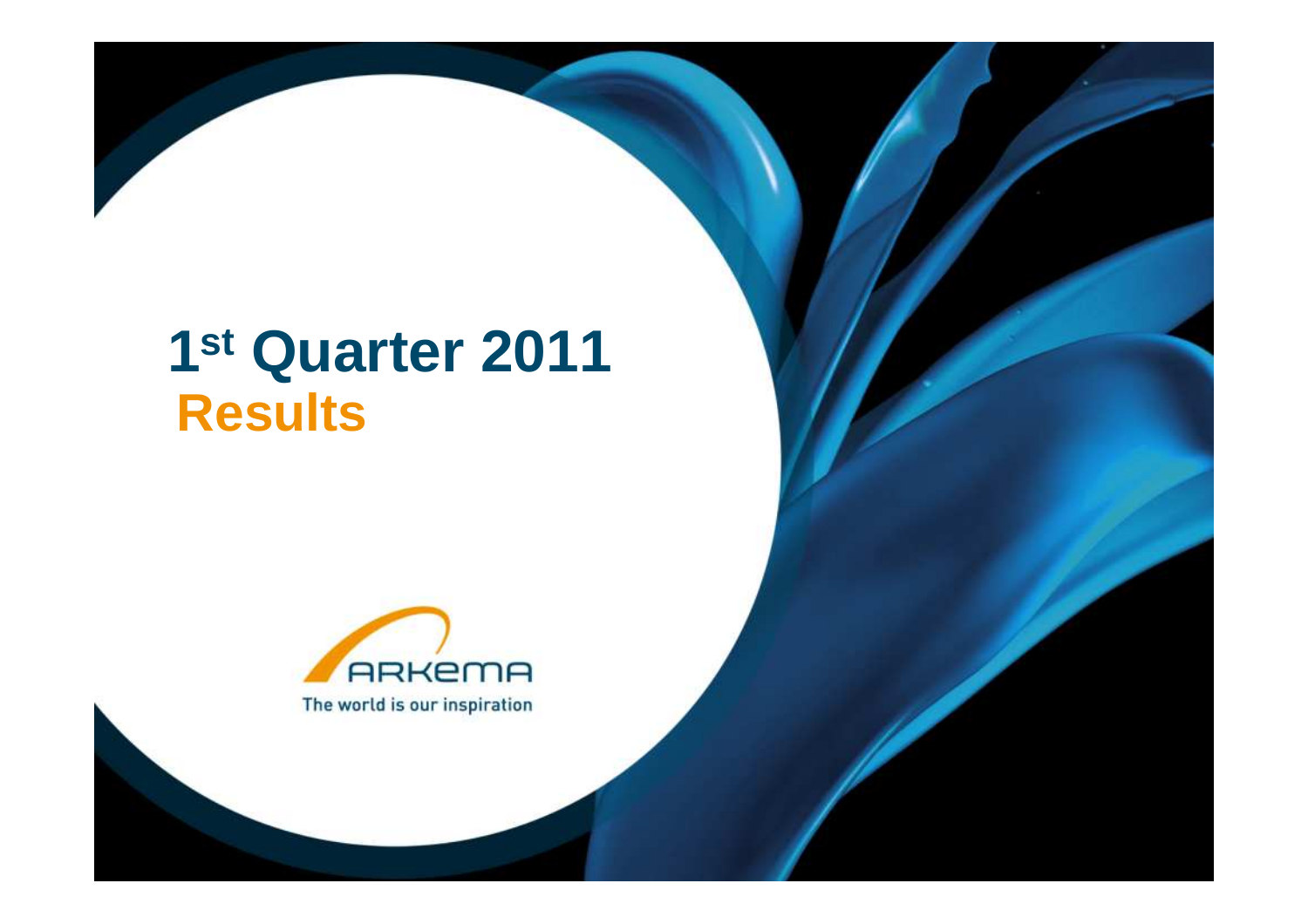# Excellent performance with strong growth

- **Highest quarterly EBITDA since spin off:€287m, 16.6% margin**
- **+21% price increase offsetting significantlyhigher raw material costs**
- **20% sales in Asia**
- **€151m net result (group share)** x3.8 vs 1Q'10 $\geq 8.7\%$  sales
- **Net debt at €175m** (gearing at 7.5%)
- **Successful start up of new PVDF Kynar® production unit in Changshu (China)**
- **Vinyls: divestment of pipe business in France**

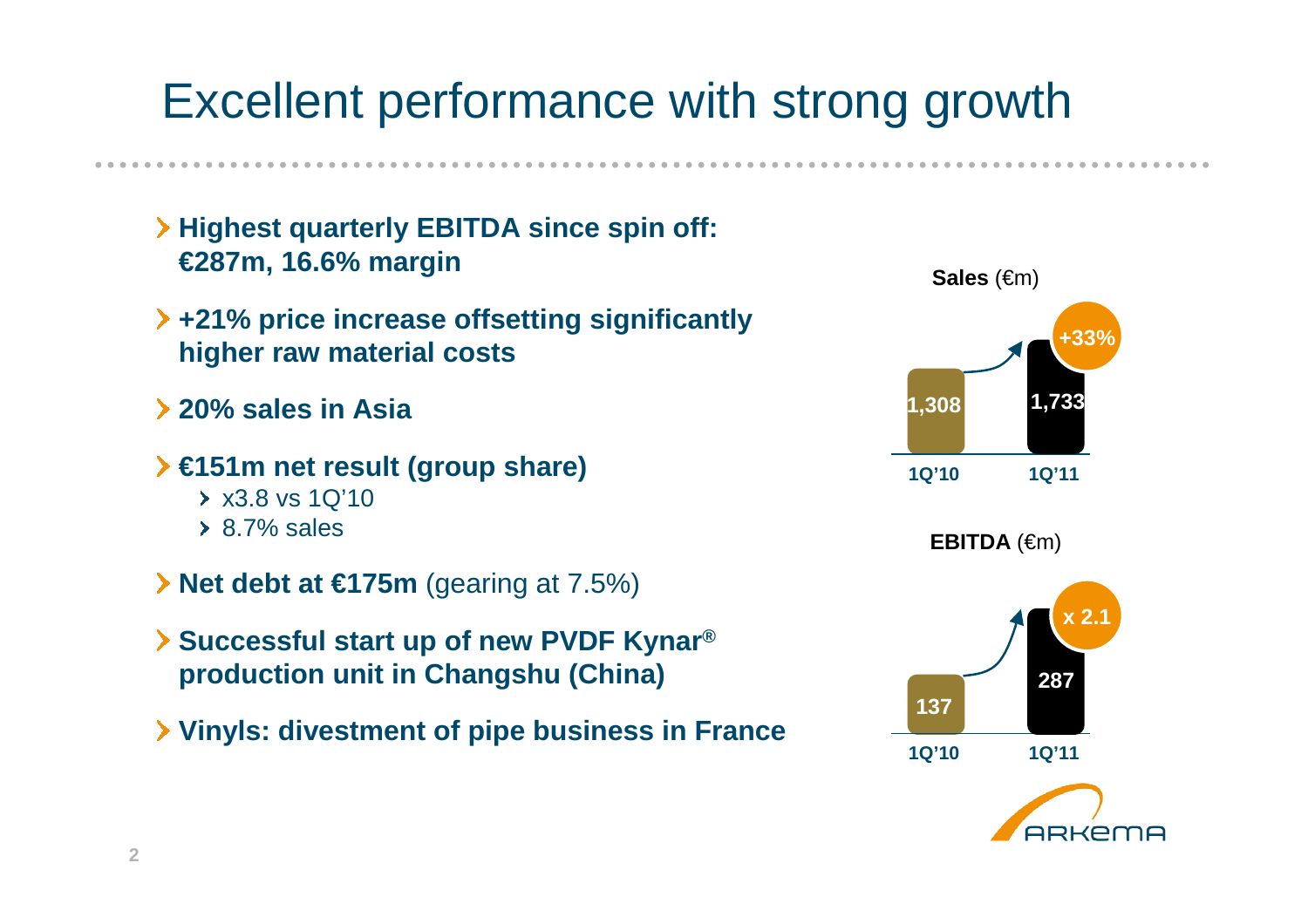# 1Q'11 key figures

....................

| in $\epsilon$ m (except EPS)      | 1Q'10 | <b>1Q'11</b> | <b>Variation</b> |
|-----------------------------------|-------|--------------|------------------|
| <b>Sales</b>                      | 1,308 | 1,733        | $+32.5%$         |
| <b>EBITDA</b>                     | 137   | 287          | x2.1             |
| <b>EBITDA margin</b>              | 10.5% | 16.6%        |                  |
| <b>Recurring operating income</b> | 67    | 216          | x3.2             |
| <b>Net income</b> (group share)   | 40    | 151          | x3.8             |
| <b>Adjusted EPS (diluted)</b>     | 0.68  | 2.51         | x3.7             |



**Net income multiplied by 4** 

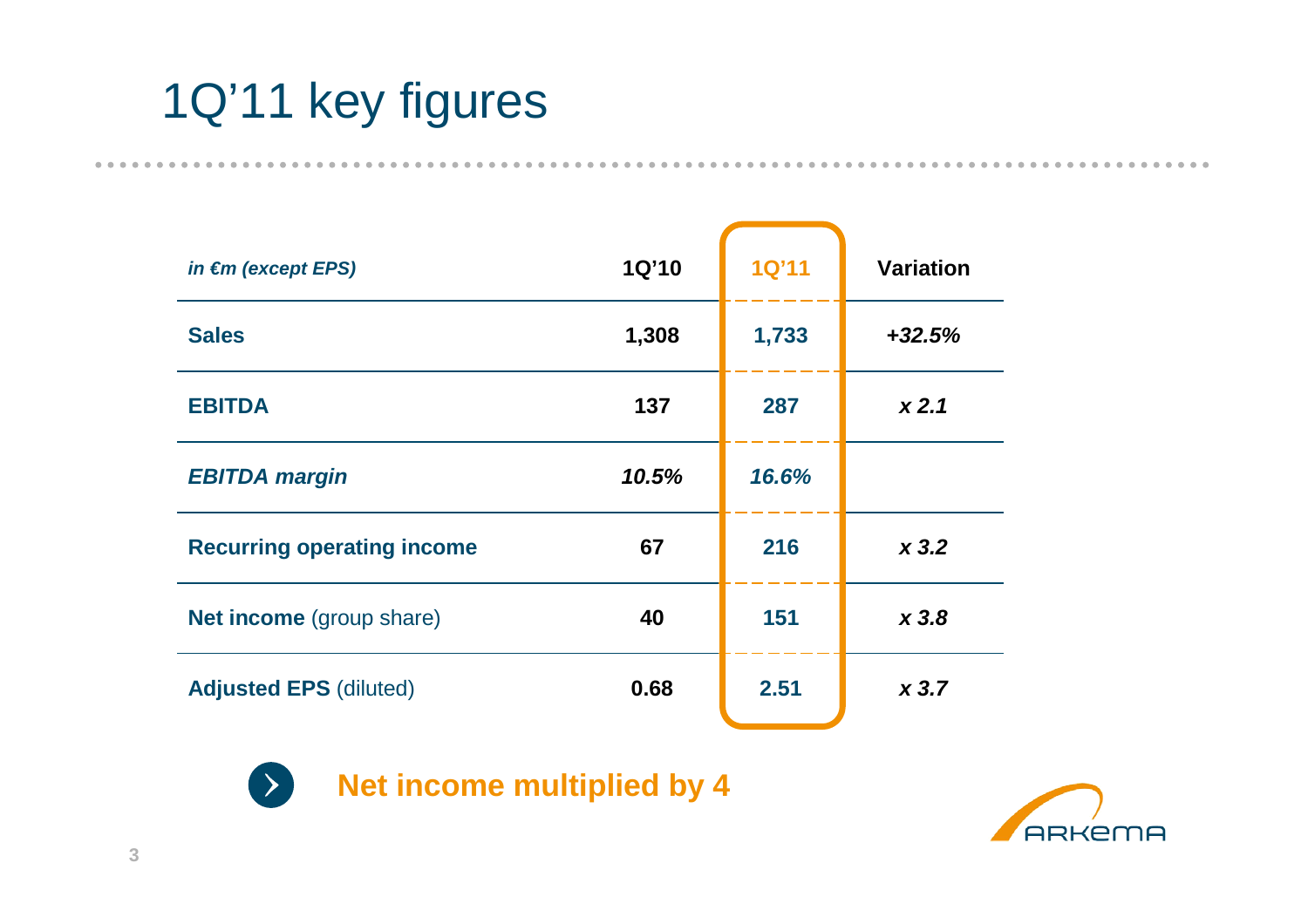## +33% sales versus 1Q'10



**1Q'10**

**1Q'11**

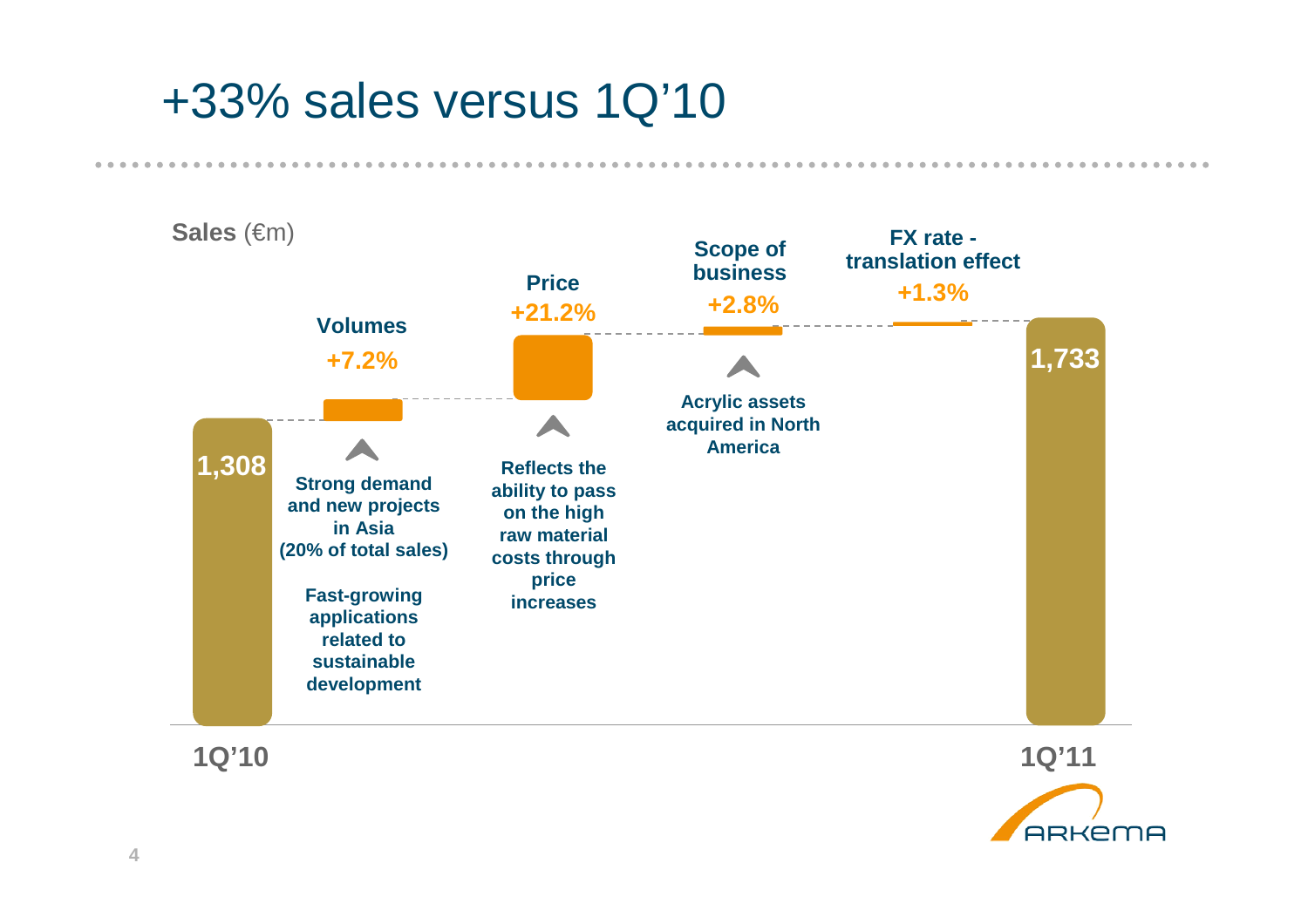## Contribution of business segments to EBITDA growth



**ARKEMA** 

**5**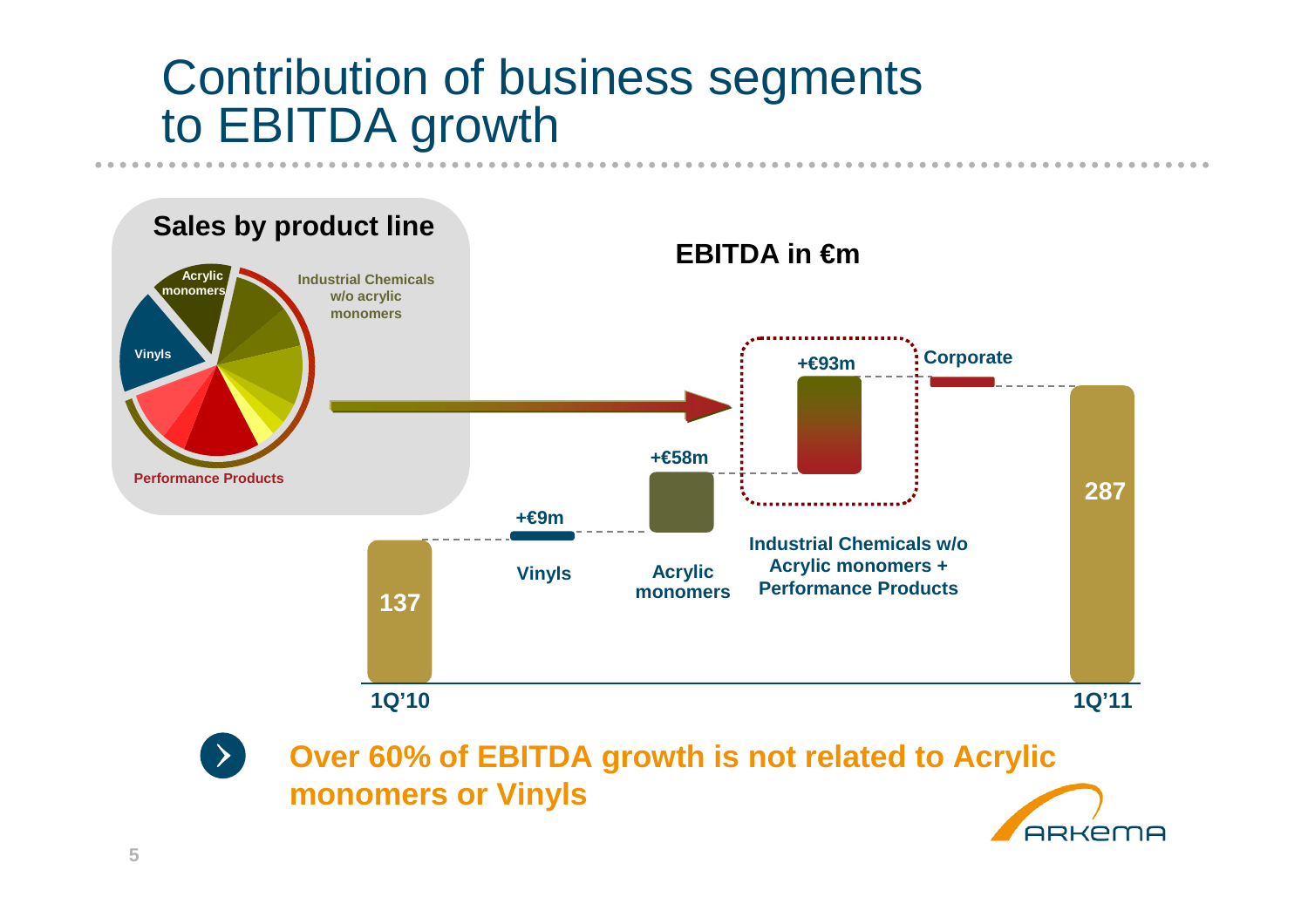# Strong benefits from internal projects

### **AsiaAsia**

 HFC125 in Changshu (China) started in 2Q'10 Very strong growth of Technical Polymer sales▶ 20% of Group sales in 1Q'11

### **Innovation on sustainable developments**

- Sales in photovoltaic market: x2 versus 1Q'10<br>Sales in photovoltaic market: x2 versus 1Q'10
- Significant contribution from PMMA sales to the LED TV market
- Bio-based range of polymers for automotive and consumer goodsBio-based range of polymers for automotive and consumer goods
- High temperature polymers for metal replacement in car applications High temperature polymers for metal replacement in car applications

#### **Successful price increase policy**

- Price increase more than compensating for raw material costs rise<br>Price increase more than compensating for raw material costs rise
- > Successful implementation in all business segments

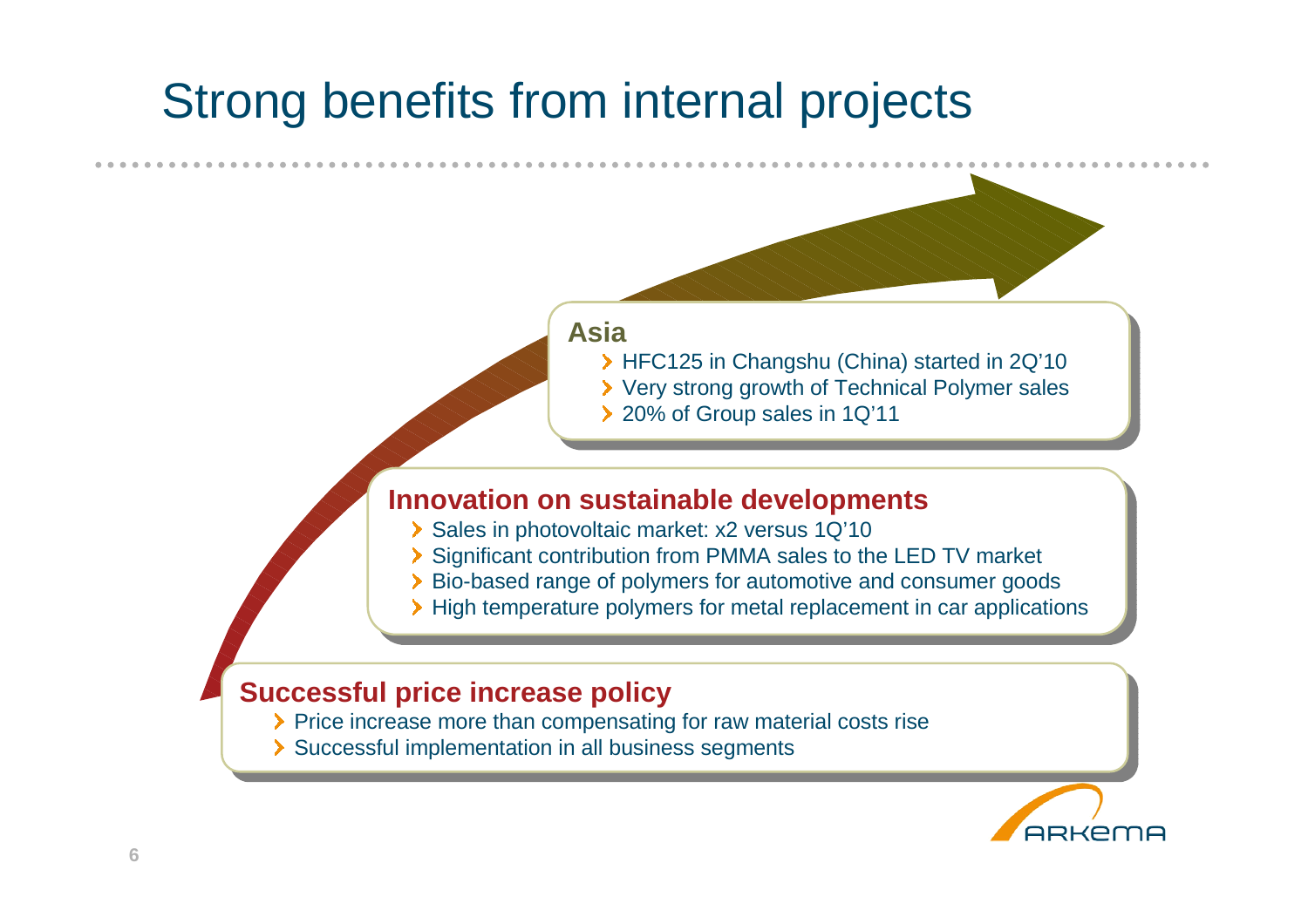## Industrial Chemicals: 24% EBITDA margin at record level



#### **Excellent performance reflects:**

- Solid demand in main end-markets (+8% volumes)
- Price increases fully offsetting higher raw material costs (+26% price increase versus 1Q'10)
- > High number of ongoing internal projects
- **Fluorochemicals: benefits from HFC-125 production unit in Changshu (China), started up in 2Q'10 with a solid demand in air-conditioning**
- **Methacrylates: fast-growing LED TV market and improved cost base in Europe**
- **Thiochemicals: excellent resilience supported by good volumes in animal nutrition and Oil & Gas**
- **Acrylics: good volumes in March and strong margins in line with past months**
- **Coatex / Emulsions Systems: growth supported by new products**

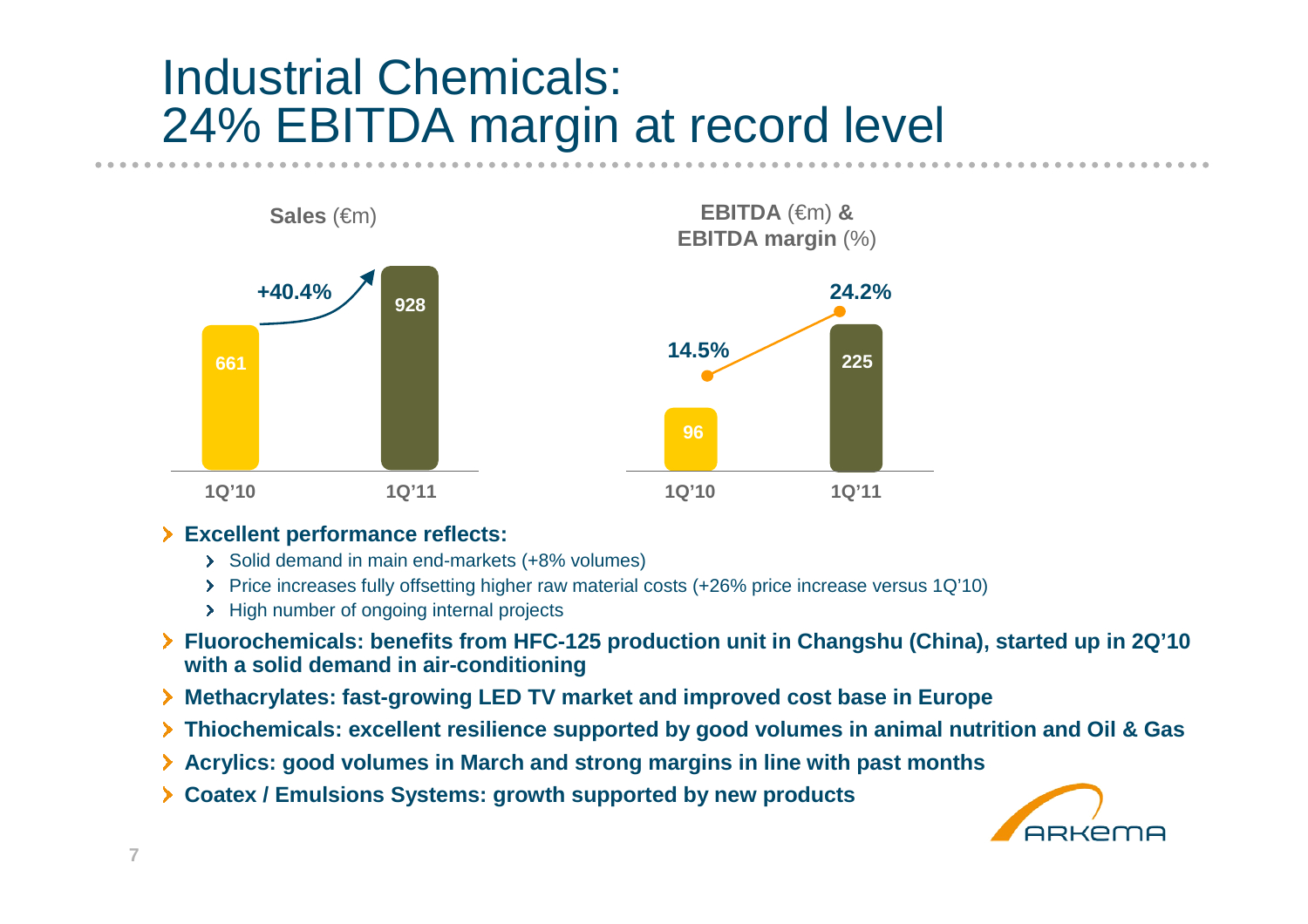## Performance Products : confirmed growth and profitability



#### **+41% EBITDA vs 1Q'10 and EBITDA margin confirmed at high level around 16%**

#### **+10% volumes versus 1Q'10**

- Strong demand on traditional end markets (automotive, industrial sectors, consumer goods) in all regions
- Significant contribution from new developments in renewable energy: sales x2 in photovoltaic market with a strong contribution of Technical Polymers and Functional Additives
- **+14% price increase and more favorable product mix offsetting raw material rise**
- **Successful start up of the new PVDF Kynar® production unit in Changshu in March**

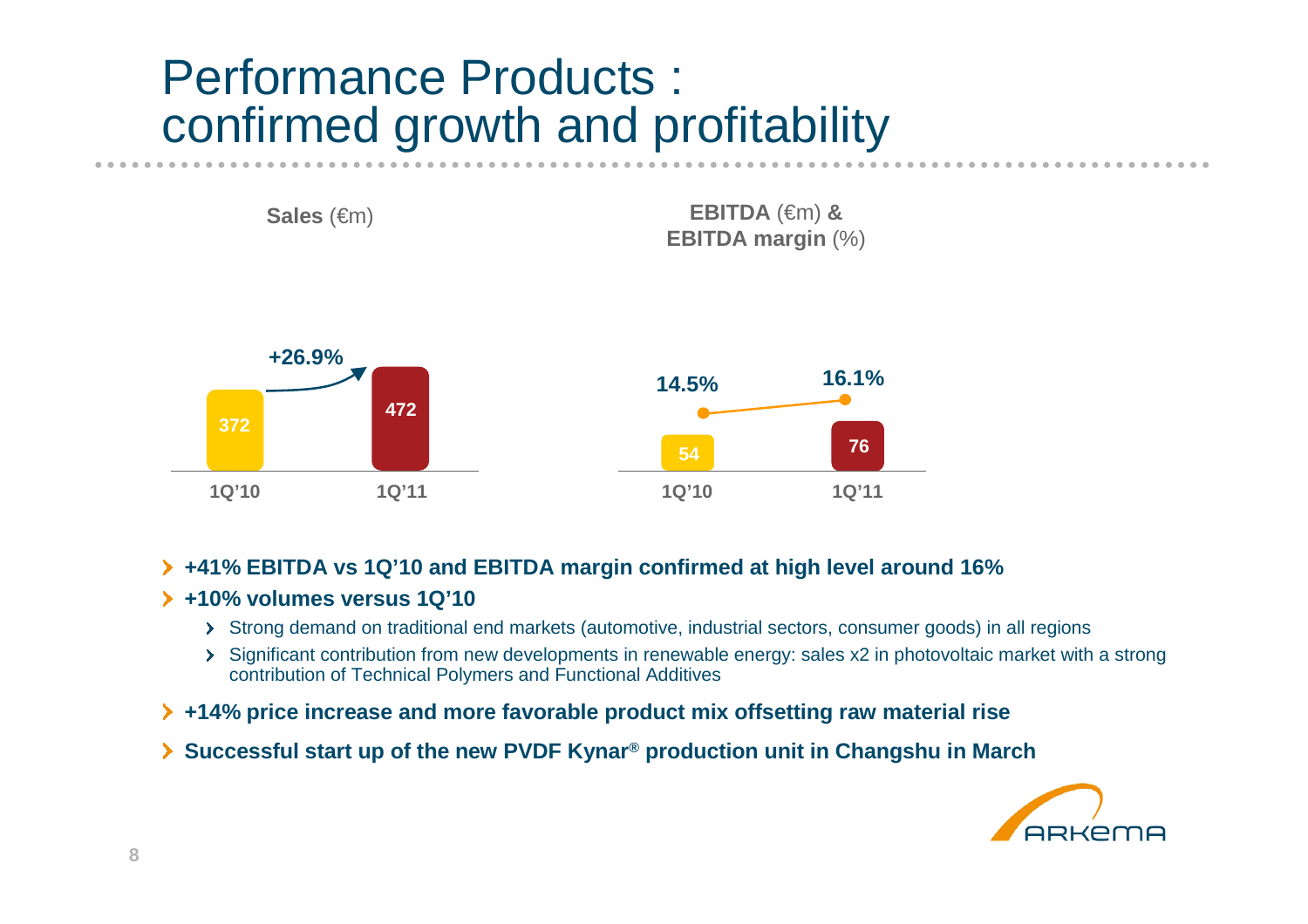# Vinyl Products : slight improvement



#### **+19% price increase vs 1Q'10 to offset higher energy and ethylene cost**

- Caustic soda price improved vs low level of 1Q'10
- > PVC unit margins still low
- **Slightly improving market conditions in construction in Europe but volumes limited by planned maintenance turnaround in Lavera (since mid-March)**
- **Excellent performance of Qatar Vinyl Company supported by Asian demand (+€5m in equity income)**
- **Project to divest pipe business in France representing €45m sales. Pursuing the focus on higher value added PVC derivates**

**ARKEMA** 



**9**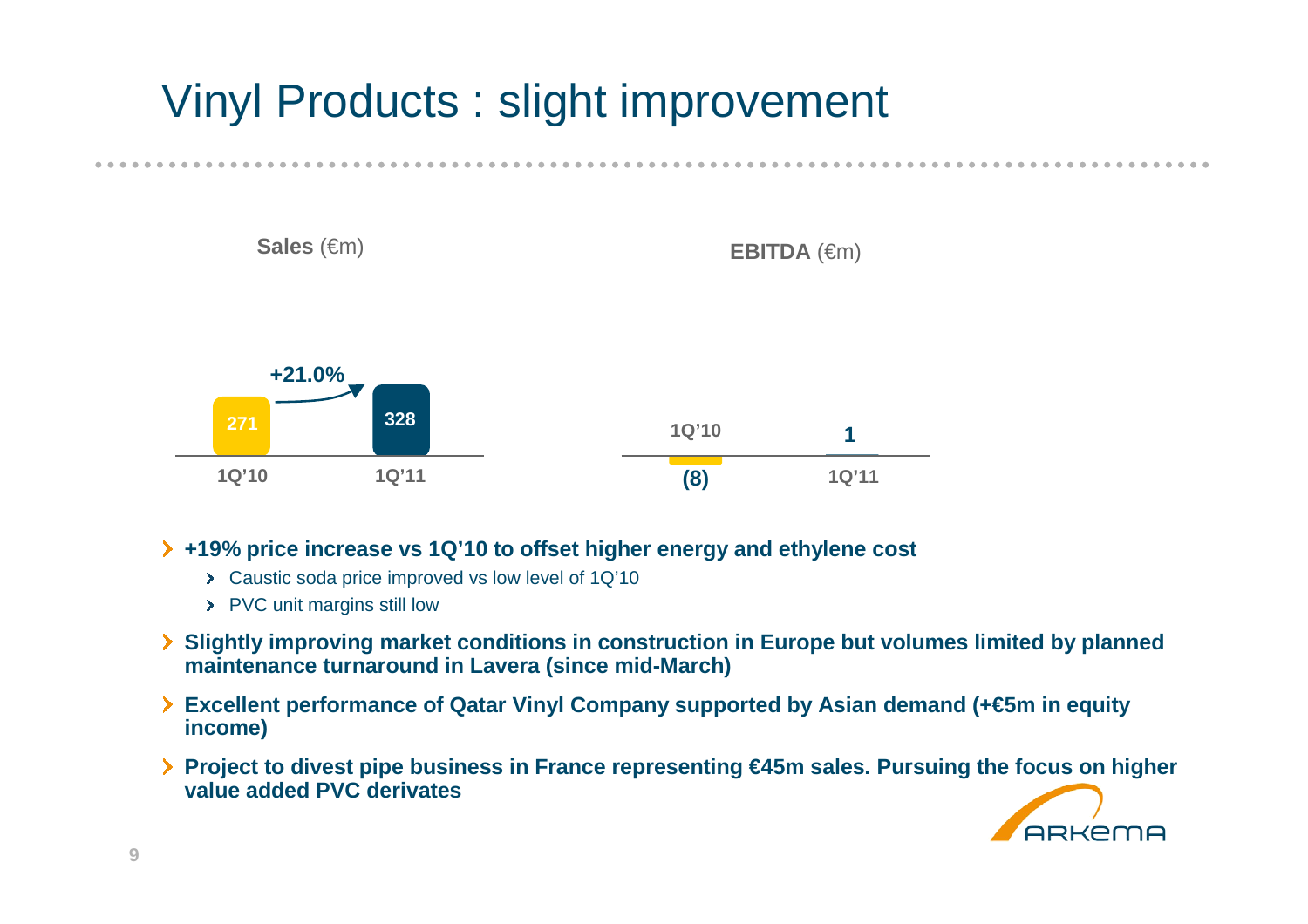# 2011 and future growth initiatives

**2011**

#### **Start up of PVDF Kynar® production unit in Changshu**

- $\rightarrow$  March 2011
- Main targeted markets : coatings and photovoltaic
- **Integration of Total resins**
	- > Closing expected early July
- **Start up of Coatex production unit in Changshu**
	- Expected in 3Q'11
	- Main targeted markets : coatings and paper

### **2012 and beyond**

- **Start up of Acrylic emulsion production unit in Changshu (end of 2012)**
- **Project of bio-methionine and thiochemicals platform in Asia (end of 2013)**
	- > In partnership with CJ CheilJedang
	- $\rightarrow$  \$400m total investment
- **Capacity increase (+50%) of the new PVDF Kynar® production unit in Changshu (mid 2012)**
- **Polyamide production capacity tripled in Changshu (2013)**
- **Continuing development of innovation pipeline on sustainable solutions: DMDS for soil fumigation, PMMA for automotive sun roofs, Li-ion batteries, high temperature bio-based polyamide for metal replacement in car applications, carbon nanotubes, etc.**

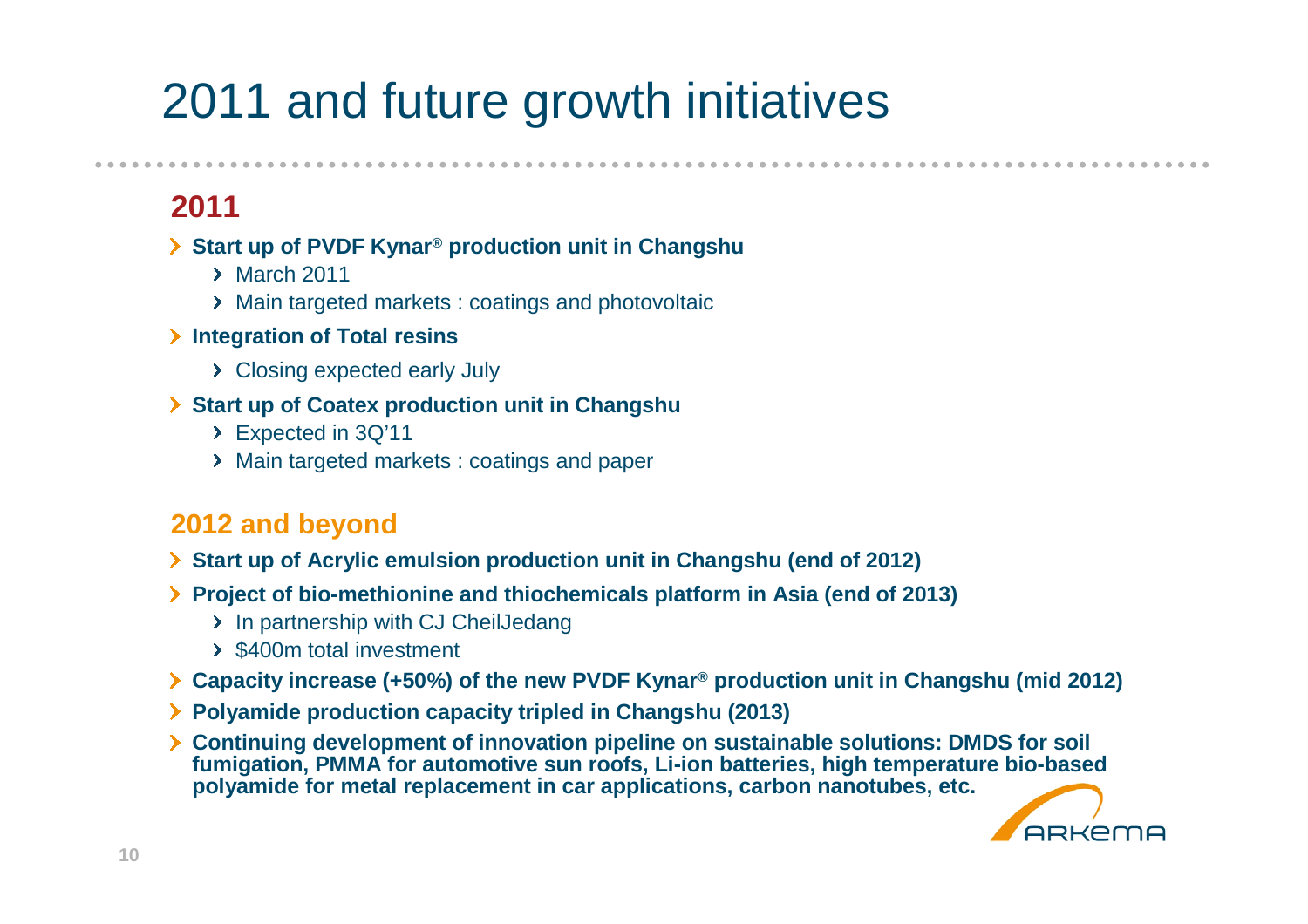### Update on project to acquire resins business from Total

### **2010 figures:**

- **Sales: €850 m\***
	- Coatings (Cray valley®, CCP®): 2/3 of total sales
	- UV curing (Sartomer®): 1/3 of total sales
- **EV: €550 m** (about 6.7 x 2010 EBITDA)

### **Update on project:**

- **Work council consultation process completed**
- **Clearance by anti-trust authorities obtained in nearly all jurisdictions. Only Chinese approval pending.**
- **Closing confirmed for beginning of July**





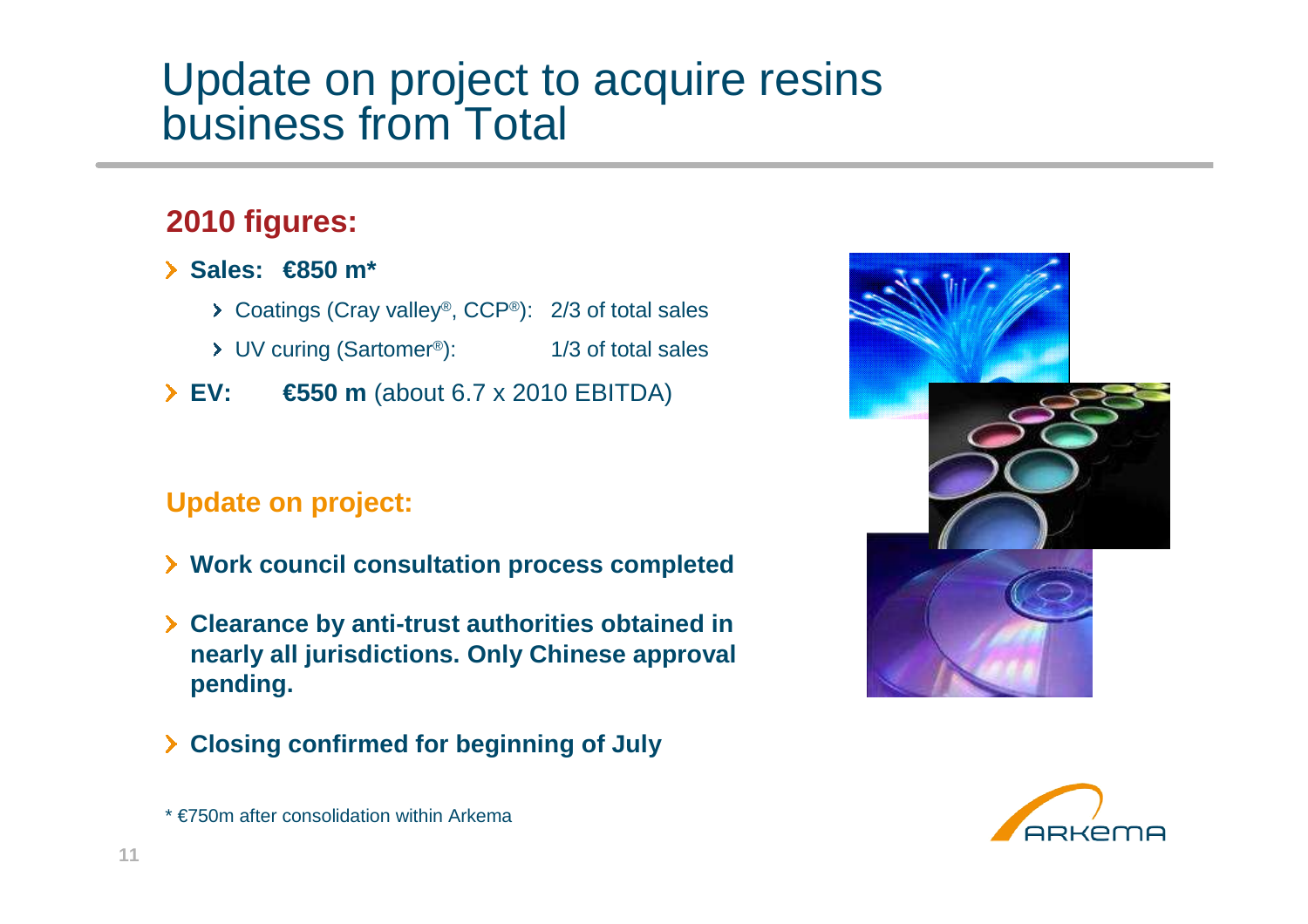# **Outlook**

### **EBITDA in 2nd quarter 2011 expected to be similar to 1st quarter 2011 EBITDA**

- Market conditions remain well oriented, in the continuity of 1<sup>st</sup> quarter 2011
- Expected further benefits from innovation and developments in Asia
	- Ramp-up of new PVDF Kynar® unit in Changshu (China)
	- Growing contribution of new applications
- Maintenance turnaround in Lavera (France) in Vinyls
- Maintain strong focus on price increases in a context of high raw material costs

### **Reiterate confidence for a very good 2011**

- Planned acquisition of Total's resins businesses expected to close beginning of July
- Start-up of new Coatex production unit expected mid-2011
- Seasonality back to more traditional pattern (Q2>Q3>Q4)

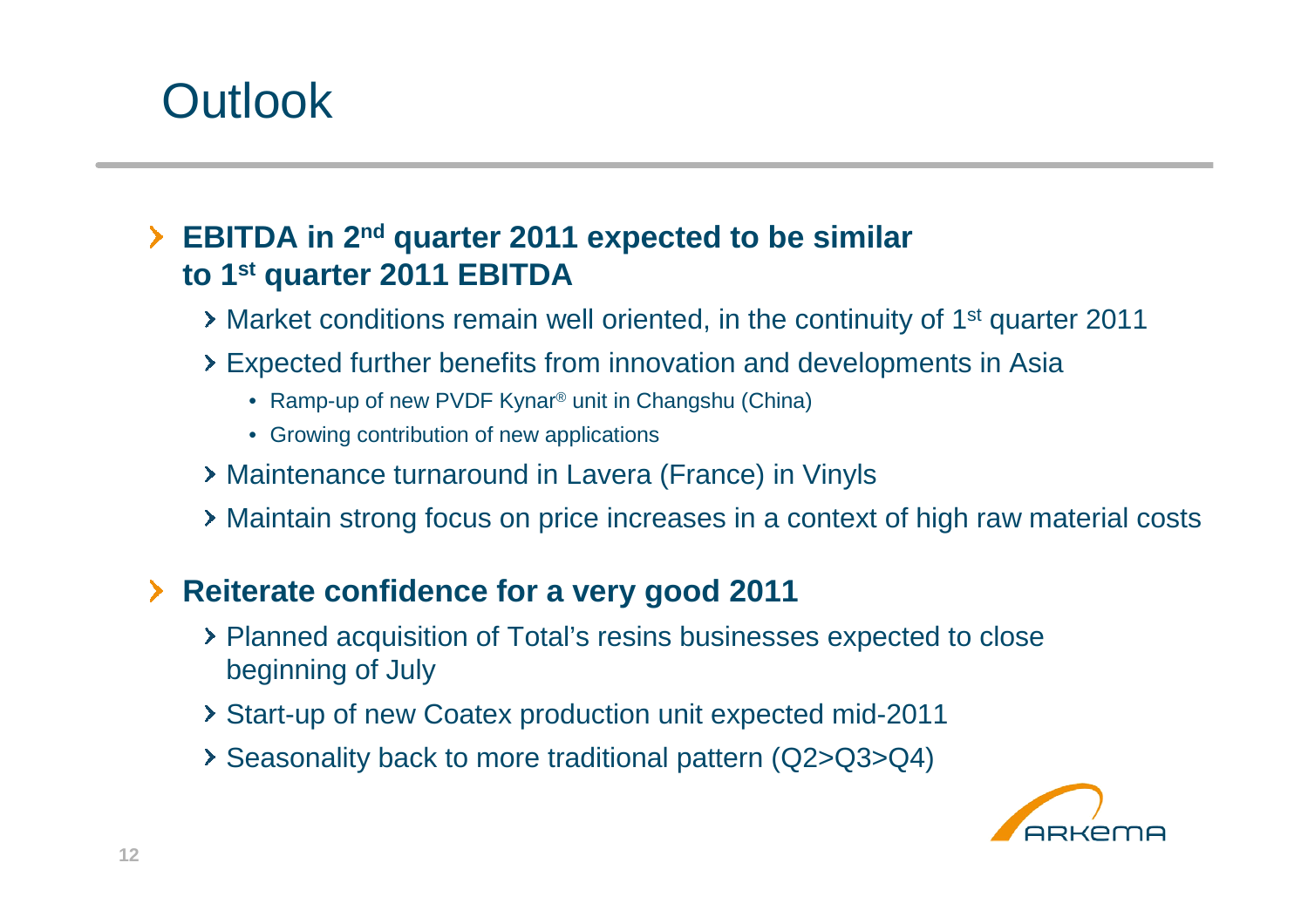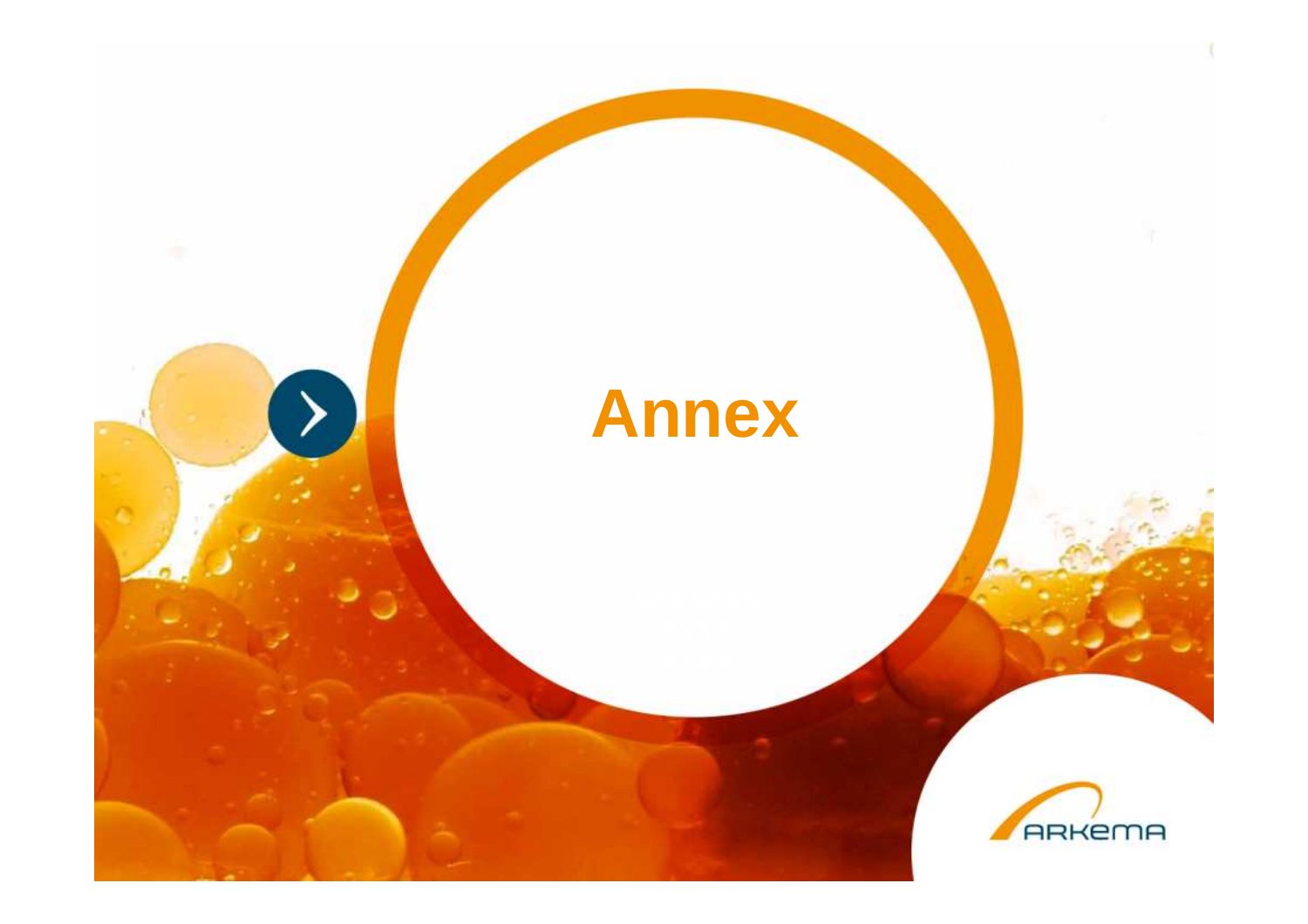## Contribution of business segments to EBITDA growth  $(2009 - 2010)$



**monomers or Vinyls** 

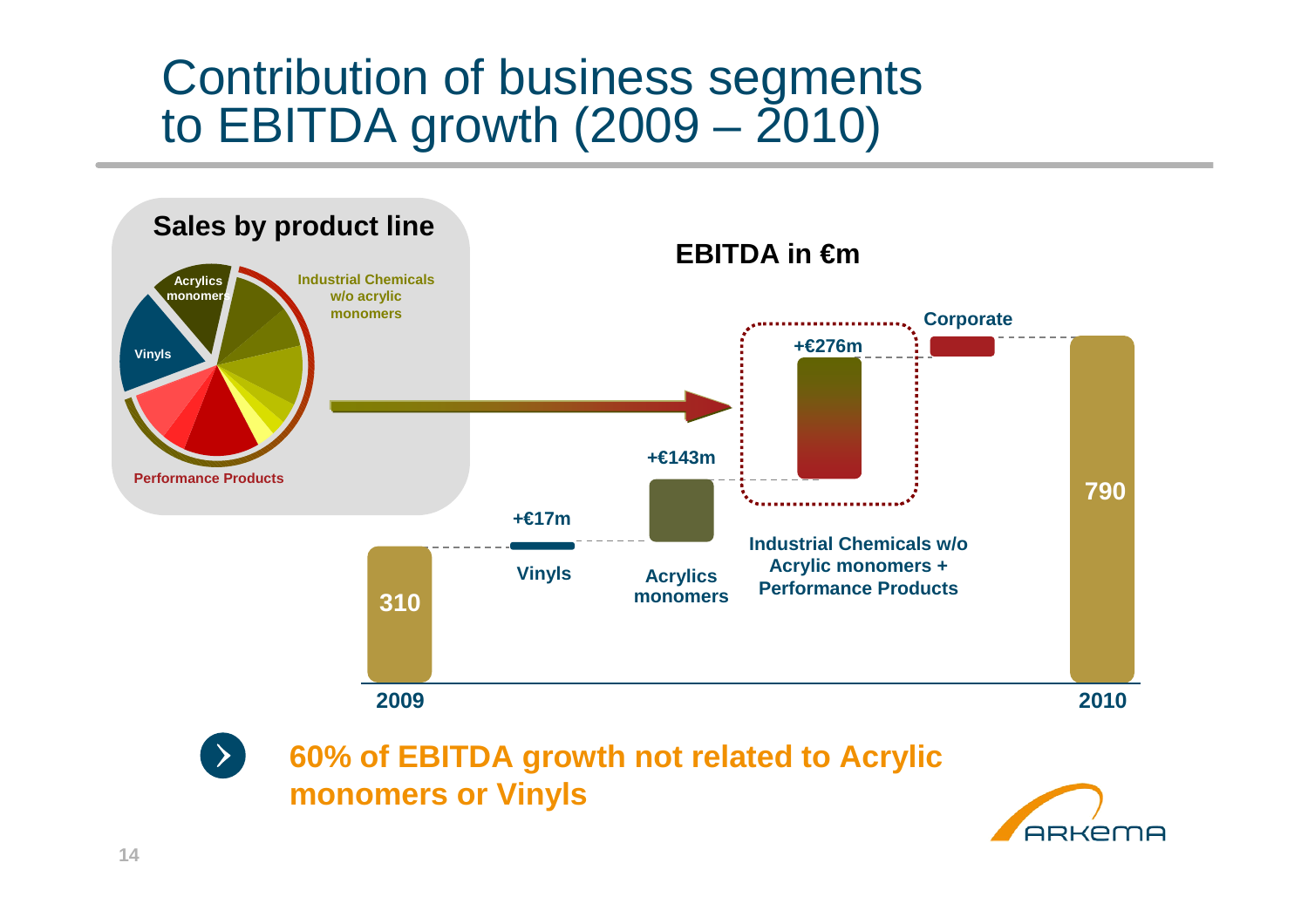## Contribution of business segments to EBITDA growth  $(2005 - 2010)$





**100% of EBITDA growth outside Acrylic monomers and Vinyls**